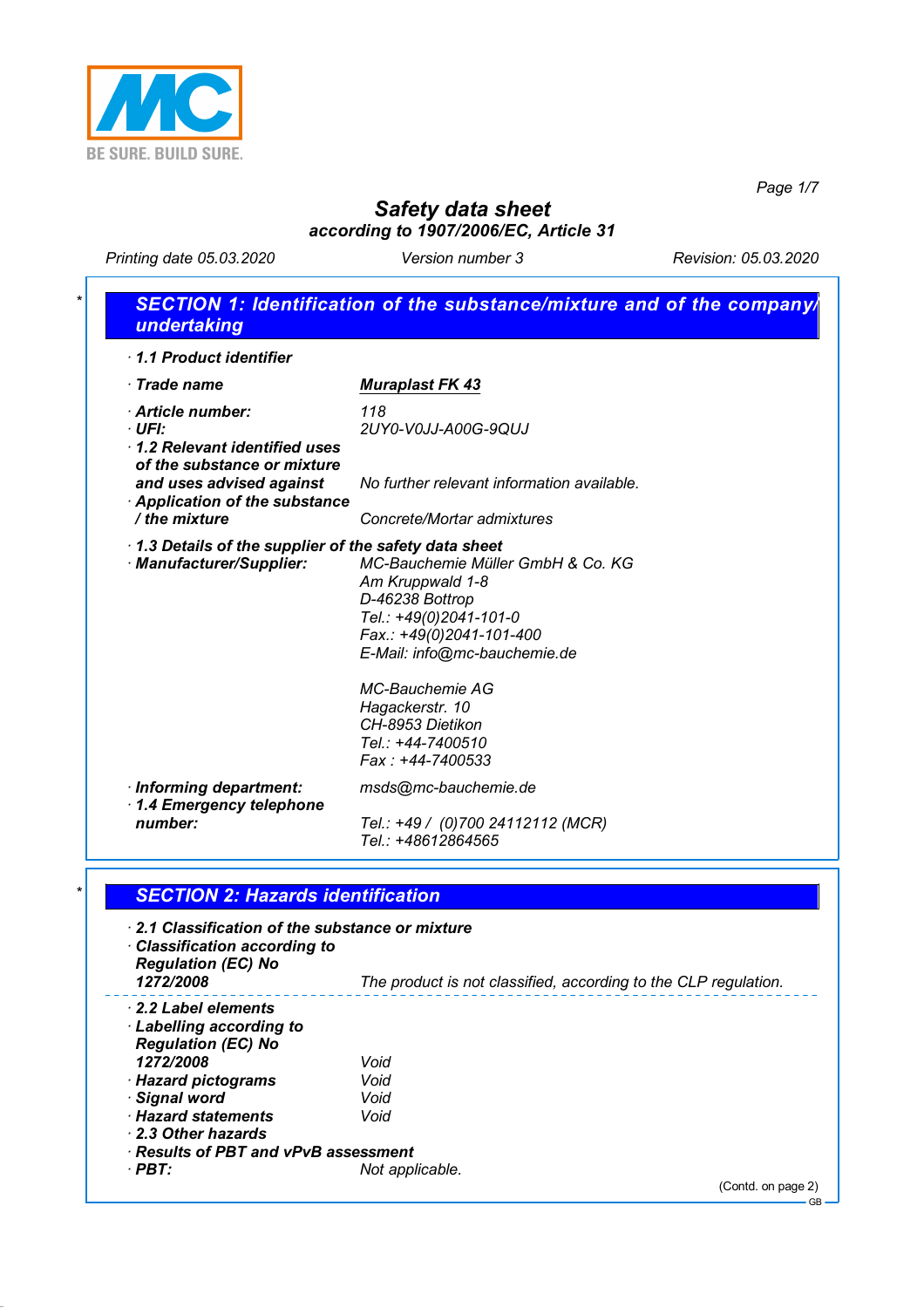

*Page 2/7*

# *Safety data sheet according to 1907/2006/EC, Article 31*

*Printing date 05.03.2020 Version number 3 Revision: 05.03.2020*

(Contd. of page 1)

*Trade name Muraplast FK 43*

*· vPvB: Not applicable.* 

*SECTION 3: Composition/information on ingredients*

*· 3.2 Chemical characterisation: Mixtures*

*· Description: Mixture of the substances listed below with harmless additions.*

*· Dangerous components: Void*

## *\* SECTION 4: First aid measures*

*· 4.1 Description of first aid measures*

- *No special measures required. · After inhalation Void*
- 
- 
- 

*· After skin contact The product is not skin irritating. · After eye contact Rinse opened eye for several minutes under running water. · After swallowing Rinse out mouth and then drink plenty of water. In case of persistent symptoms consult doctor.*

*· 4.2 Most important symptoms and effects, both acute and delayed No further relevant information available. · 4.3 Indication of any immediate medical attention*

*and special treatment needed No further relevant information available.*

## *SECTION 5: Firefighting measures*

- *· 5.1 Extinguishing media*
- *· Suitable extinguishing agents Void*
- *· 5.2 Special hazards arising from the substance or*

*mixture No further relevant information available.*

*· 5.3 Advice for firefighters*

*· Protective equipment: No special measures required.*

## *SECTION 6: Accidental release measures · 6.1 Personal precautions, protective equipment and emergency procedures Not required. · 6.2 Environmental precautions: Dilute with much water.* (Contd. on page 3) GB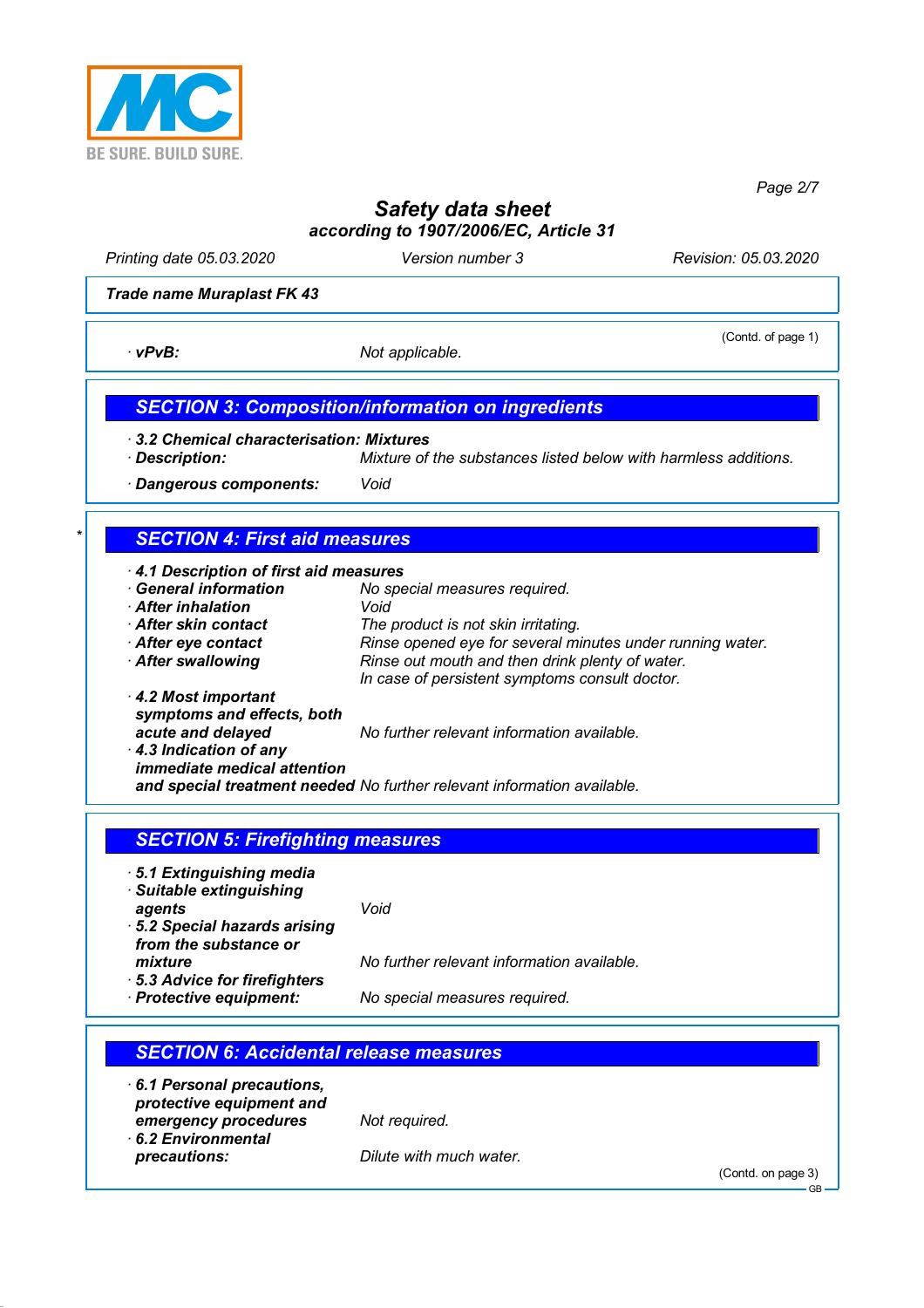

*Page 3/7*

GB

# *Safety data sheet according to 1907/2006/EC, Article 31*

*Printing date 05.03.2020 Version number 3 Revision: 05.03.2020*

*Trade name Muraplast FK 43*

(Contd. of page 2) *· 6.3 Methods and material for containment and cleaning up: Absorb with liquid-binding material (sand, diatomite, acid binders, universal binders, sawdust). · 6.4 Reference to other sections No dangerous materials are released.* **SECTION 7: Handling and storage** *· 7.1 Precautions for safe handling No special measures required. · Information about protection against explosions and fires: No special measures required. · 7.2 Conditions for safe storage, including any incompatibilities*

*· Storage*

- *· Requirements to be met by*
- *storerooms and containers: No special requirements. · Information about storage in one common storage facility: Not required. · Further information about storage conditions: None.*
- *· 7.3 Specific end use(s) No further relevant information available.*
	- *\* SECTION 8: Exposure controls/personal protection*

| Additional information about<br>design of technical systems: No further data; see item 7. |                                                                                                                                       |
|-------------------------------------------------------------------------------------------|---------------------------------------------------------------------------------------------------------------------------------------|
| 8.1 Control parameters<br><b>Components with critical</b><br>values that require          |                                                                                                                                       |
| monitoring at the workplace:                                                              | The product does not contain any relevant quantities of materials<br>with critical values that have to be monitored at the workplace. |
| <b>Additional information:</b>                                                            | The lists that were valid during the compilation were used as<br>basis.                                                               |
| 8.2 Exposure controls<br>· Personal protective equipment<br>· General protective and      |                                                                                                                                       |
| hygienic measures                                                                         | The usual precautionary measures should be adhered to in<br>handling the chemicals.                                                   |
| · Breathing equipment:                                                                    | Not required.                                                                                                                         |
| $\cdot$ Protection of hands:                                                              | Not required.                                                                                                                         |
| · Material of gloves                                                                      |                                                                                                                                       |
| · Penetration time of glove                                                               |                                                                                                                                       |
| material                                                                                  |                                                                                                                                       |
|                                                                                           | (Contd. on page 4)                                                                                                                    |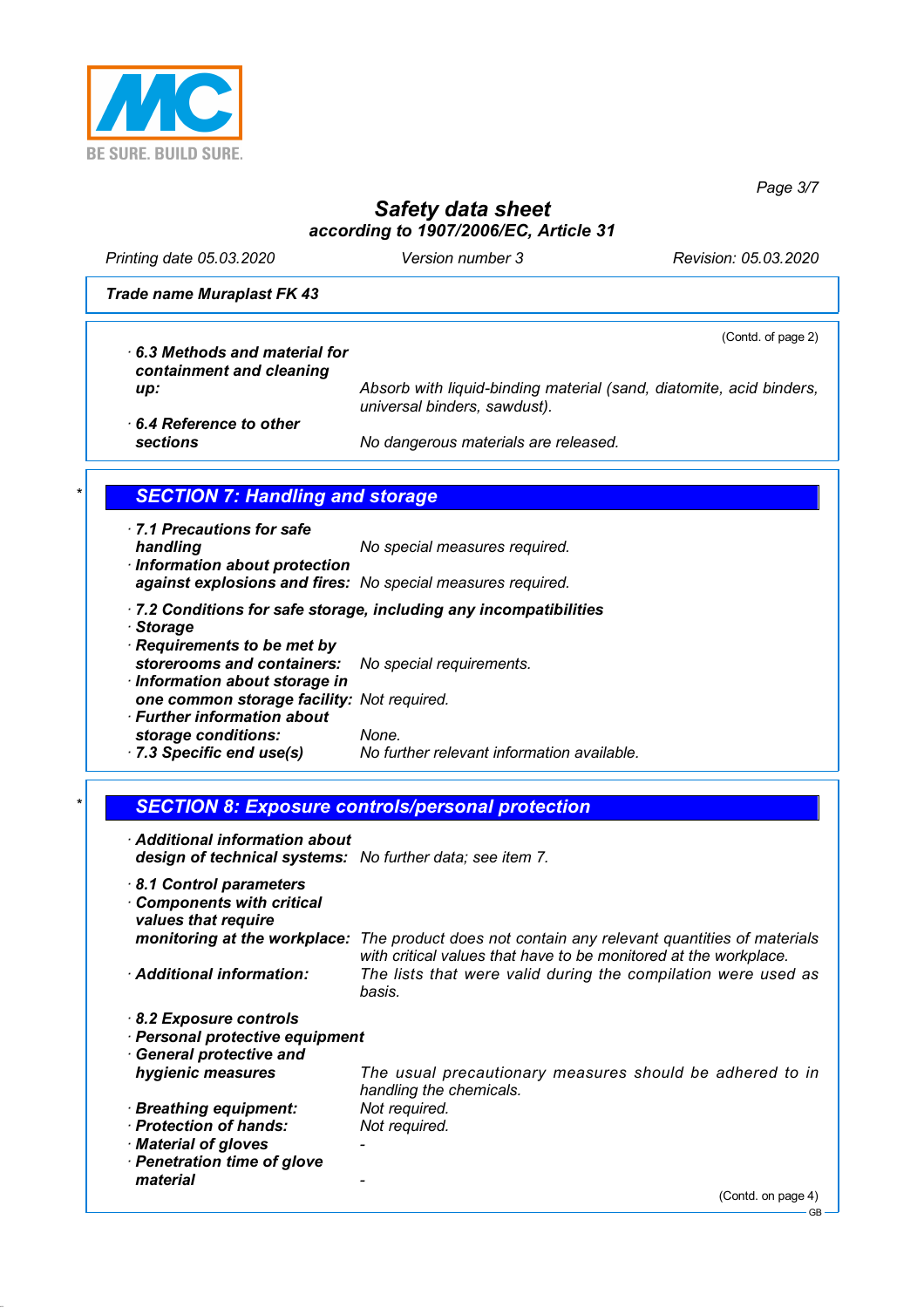

*Page 4/7*

# *Safety data sheet according to 1907/2006/EC, Article 31*

*Printing date 05.03.2020 Version number 3 Revision: 05.03.2020*

(Contd. of page 3)

*Trade name Muraplast FK 43*

*· Eye protection: Safety glasses*

| 9.1 Information on basic physical and chemical properties |                                            |
|-----------------------------------------------------------|--------------------------------------------|
| <b>General Information</b>                                |                                            |
| Appearance:                                               |                                            |
| Form:                                                     | Fluid                                      |
| Colour:                                                   | Light brown                                |
| · Smell:                                                  | Characteristic                             |
| · pH-value at 20 °C:                                      | ca. 6                                      |
| Change in condition                                       |                                            |
| <b>Melting point/freezing point:</b>                      | Not determined                             |
| Initial boiling point and boiling range: 100 °C           |                                            |
| · Flash point:                                            | Not applicable                             |
| · Self-inflammability:                                    | Product is not selfigniting.               |
| · Explosive properties:                                   | Product is not explosive.                  |
| Steam pressure at 20 °C:                                  | 23 hPa                                     |
| ⋅ Density at 20 °C                                        | $1.14$ g/cm <sup>3</sup>                   |
| · Solubility in / Miscibility with                        |                                            |
| Water:                                                    | Fully miscible                             |
| · Viscosity:                                              |                                            |
| dynamic at 20 °C:                                         | 200 mPas                                   |
| 9.2 Other information                                     | No further relevant information available. |

# *\* SECTION 10: Stability and reactivity*

| $\cdot$ 10.1 Reactivity<br>10.2 Chemical stability       | No further relevant information available.                                               |
|----------------------------------------------------------|------------------------------------------------------------------------------------------|
| · Thermal decomposition /<br>conditions to be avoided:   | No decomposition if used according to specifications.                                    |
| 10.3 Possibility of hazardous<br>reactions               | No dangerous reactions known                                                             |
| 10.4 Conditions to avoid<br>10.5 Incompatible materials: | No further relevant information available.<br>No further relevant information available. |
| 10.6 Hazardous<br>decomposition products:                | No dangerous decomposition products known                                                |

(Contd. on page 5)

GB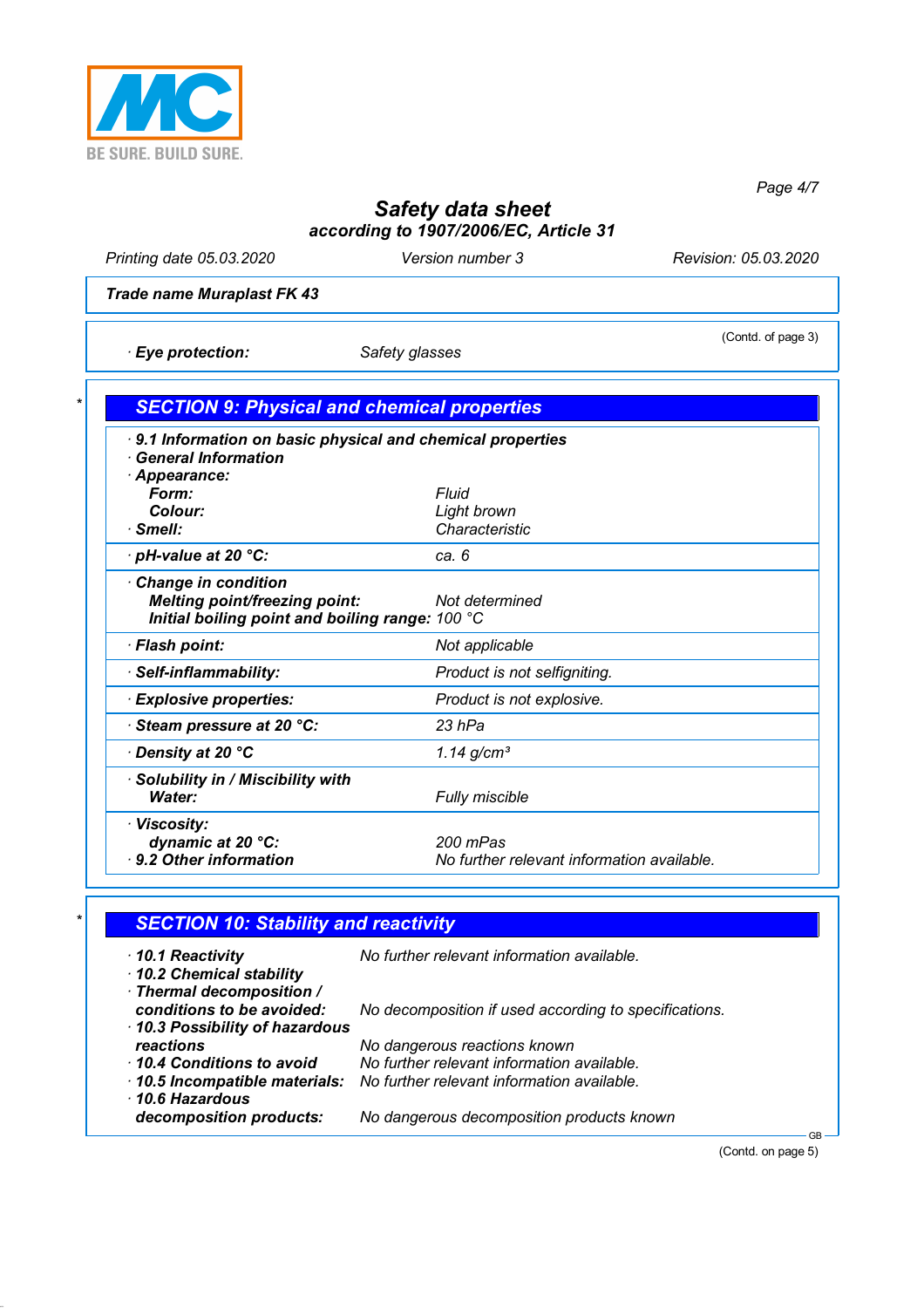

*Page 5/7*

# *Safety data sheet according to 1907/2006/EC, Article 31*

*Printing date 05.03.2020 Version number 3 Revision: 05.03.2020*

*Trade name Muraplast FK 43*

(Contd. of page 4)

#### *\* SECTION 11: Toxicological information*

- *· 11.1 Information on toxicological effects*
- *· Acute toxicity Based on available data, the classification criteria are not met. · Primary irritant effect:*
- *· Skin corrosion/irritation Based on available data, the classification criteria are not met.*
- *· Serious eye damage/irritation Based on available data, the classification criteria are not met. · Respiratory or skin*
- *sensitisation Based on available data, the classification criteria are not met. · CMR effects (carcinogenity, mutagenicity and toxicity for reproduction)*
- *· Germ cell mutagenicity Based on available data, the classification criteria are not met. · Carcinogenicity Based on available data, the classification criteria are not met. · Reproductive toxicity Based on available data, the classification criteria are not met. · STOT-single exposure Based on available data, the classification criteria are not met. · STOT-repeated exposure Based on available data, the classification criteria are not met. · Aspiration hazard Based on available data, the classification criteria are not met.*

#### *\* SECTION 12: Ecological information*

*· 12.1 Toxicity*

*· Aquatic toxicity: No further relevant information available. · 12.2 Persistence and degradability No further relevant information available. · 12.3 Bioaccumulative potential No further relevant information available. · 12.4 Mobility in soil No further relevant information available. · Additional ecological information: · General notes: Do not allow undiluted product or large quantities of it to reach ground water, water bodies or sewage system. · 12.5 Results of PBT and vPvB assessment · PBT: Not applicable. · vPvB: Not applicable. · 12.6 Other adverse effects No further relevant information available.*

#### *\* SECTION 13: Disposal considerations*

- *· 13.1 Waste treatment methods*
- 

*Must not be disposed of together with household garbage. Do not allow product to reach sewage system.*

| · European waste catalogue |                                                                       |
|----------------------------|-----------------------------------------------------------------------|
|                            | 16 00 00 WASTES NOT OTHERWISE SPECIFIED IN THE LIST                   |
|                            | 16 10 00   aqueous liquid wastes destined for off-site treatment      |
|                            | 16 10 02 aqueous liquid wastes other than those mentioned in 16 10 01 |
|                            | (Contdonpose                                                          |

(Contd. on page 6) GB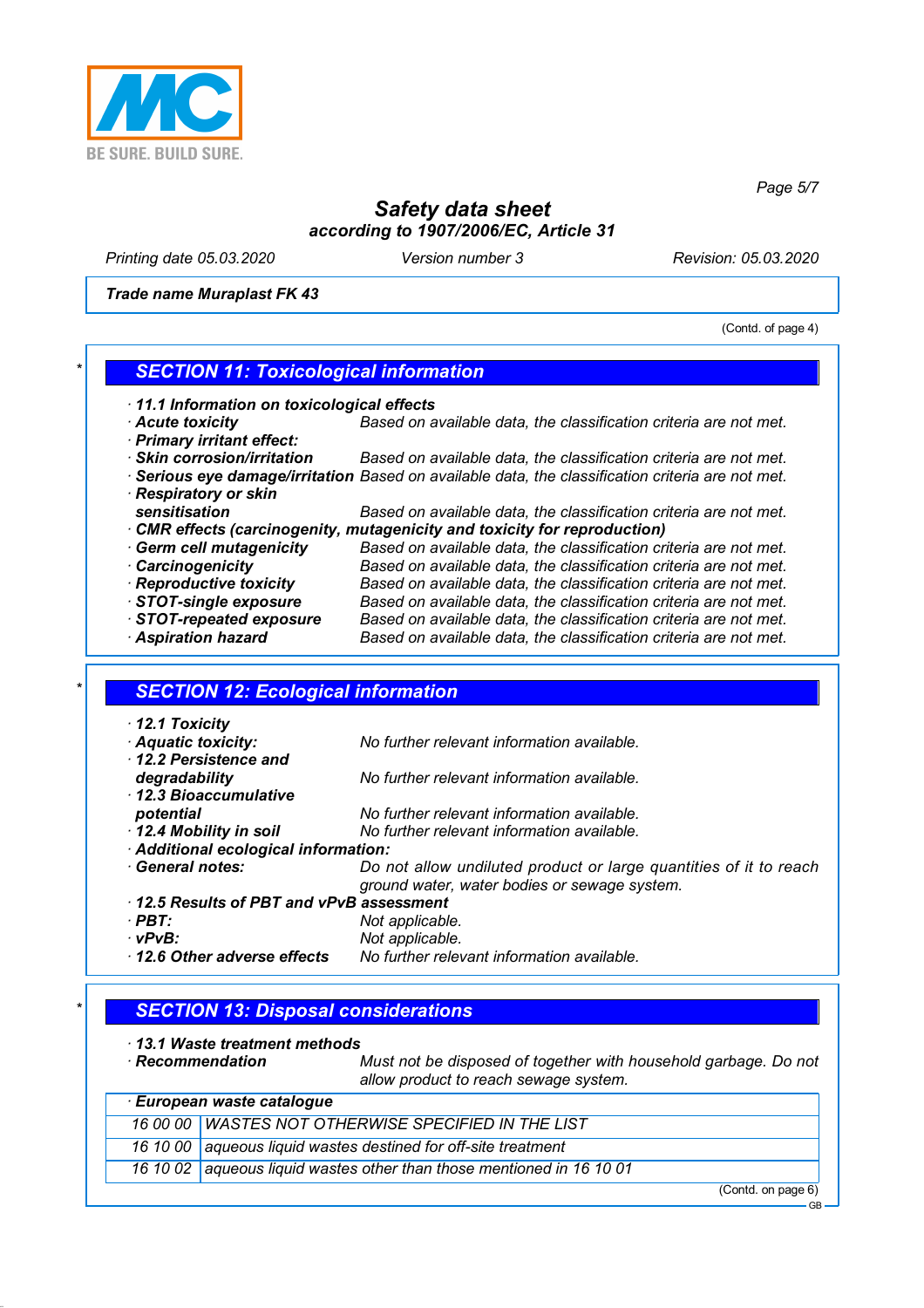

*Page 6/7*

# *Safety data sheet according to 1907/2006/EC, Article 31*

*Printing date 05.03.2020 Version number 3 Revision: 05.03.2020*

#### *Trade name Muraplast FK 43*

(Contd. of page 5)

- *· Uncleaned packagings:*
- 

*· Recommendation: Empty contaminated packagings thoroughly. They can be recycled after thorough and proper cleaning.*

*· Recommended cleaning*

*agent: Water, if necessary with cleaning agent.*

#### *\* SECTION 14: Transport information*

| $\cdot$ 14.1 UN-Number<br>· ADR, ADN, IMDG, IATA                           | Void                                                    |
|----------------------------------------------------------------------------|---------------------------------------------------------|
| $\cdot$ 14.2 UN proper shipping name<br>· ADR, ADN, IMDG, IATA             | Void                                                    |
| 14.3 Transport hazard class(es)                                            |                                                         |
| · ADR, ADN, IMDG, IATA<br>· Class                                          | Void                                                    |
| 14.4 Packing group<br>· ADR, IMDG, IATA                                    | Void                                                    |
| 14.5 Environmental hazards:<br>· Marine pollutant:                         | No                                                      |
| 14.6 Special precautions for user                                          | Not applicable.                                         |
| 14.7 Transport in bulk according to Annex II<br>of Marpol and the IBC Code | Not applicable.                                         |
| · Transport/Additional information:                                        | Not dangerous according to the above<br>specifications. |
| · UN "Model Regulation":                                                   | Void                                                    |
|                                                                            |                                                         |

## *\* SECTION 15: Regulatory information*

*· 15.2 Chemical safety*

*assessment: A Chemical Safety Assessment has not been carried out.*

## *\* SECTION 16: Other information*

*These data are based on our present knowledge. However, they shall not constitute a guarantee for any specific product features and shall not establish a legally valid contractual relationship.*

*· Department issuing data*

*specification sheet: Environment protection department.*

*· Abbreviations and acronyms: RID: Règlement international concernant le transport des marchandises dangereuses*

*par chemin de fer (Regulations Concerning the International Transport of Dangerous Goods by Rail)*

GB